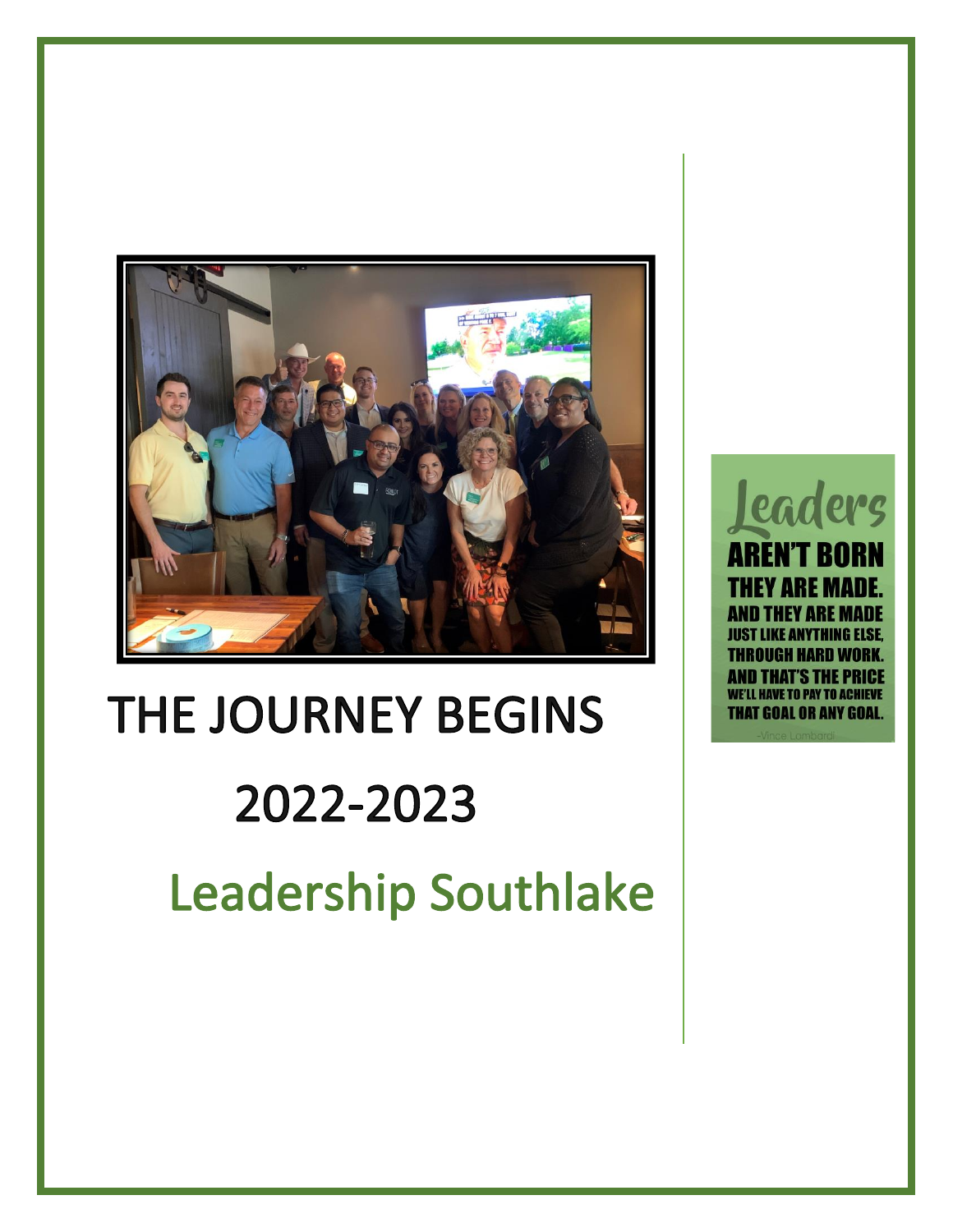As a prospective Leadership Southlake participant, you are embarking on a journey that will last a lifetime. This journey is a result of your commitment to excellence and leadership in your community, both personally and professionally. Although this passage is one that many have taken since the program began in 1989, the end result is unique to each graduate.

Leadership Southlake is a dynamic, fun way to learn about Southlake. Alumni include a variety of community and civic leaders. For 33 years, Leadership Southlake has introduced emerging and recognized leaders to the inner workings of our community through a ten-month program on topics that affect our quality of life. This course is also great for professional development, leadership training, and networking.

The 2022-2023 Leadership Southlake voyage begins with an opening orientation in August. It is followed by an invaluable full-day retreat in September. Through monthly sessions, you will learn

- An appreciation of the City's history
- Southlake's strategic plan for economic development and transportation
- The breadth of community services offered to the citizens of Southlake
- The multitude of educational and cultural opportunities available
- The operation of local government breakthroughs and trends in health and medical services

The class will plan and implement a community service project that will serve as its legacy. The course concludes with a graduation ceremony where students showcase their advocacy project and are publicly recognized.

Enclosed is an application for you to complete and return by Friday, July 15, 2022, in order to be considered for inclusion in the class of 2022-2023. The class size is limited to 20 participants. Those applicants who are accepted into the program will be notified no later than Monday, August 8, 2022. For additional information, please contact call the Southlake Chamber of Commerce at 817.481.8200 or email *tracy@southlakechamber.com*. Leadership Southlake is hosted by the Southlake Chamber of Commerce in partnership with the City of Southlake.

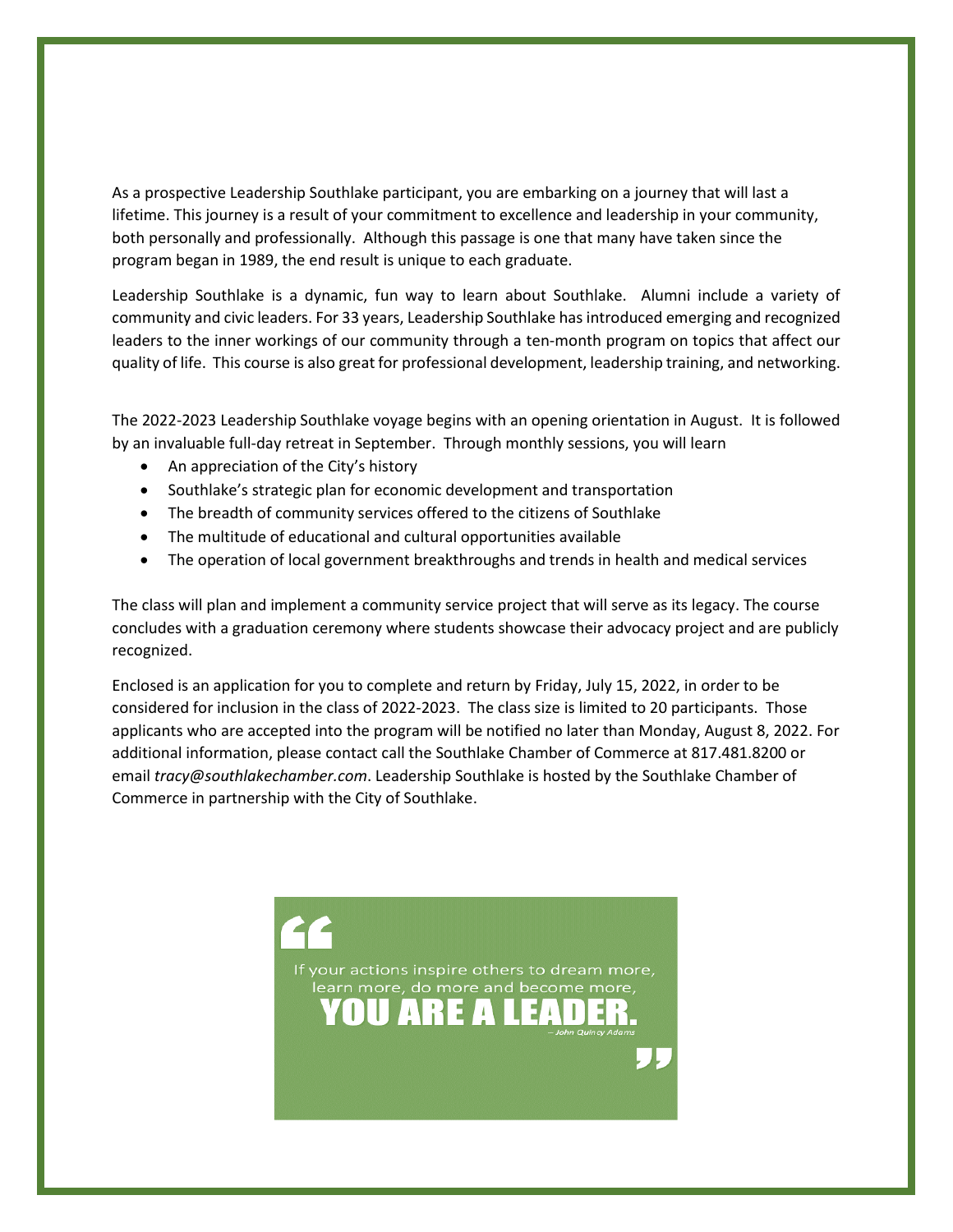## **An Exciting Expedition**

**"The greatest leader is not necessarily the one who does the greatest things. He is the one that gets the people to do great things." Ronald Reagan**

**The benefits of Leadership Southlake are multi-faceted. Your participation in the program allows you, employers, and the community to reap the rewards.**

**Your individual benefits from the program include the following (just to name a few):**

- **Increased leadership skills and how to apply them daily**
- **Greater knowledge of the region, its history, and its leaders**
- **An informed network of diverse colleagues for individual, business, and community problem solving**
- **Refinement of values and personal mission**

**Employers benefit by having employees with:**

- **Increased leadership skills and how to effectively apply those skills daily**
- **Knowledge of regional issues that can be used for greater organizational effectiveness**
- **Networking opportunities that can help with business solutions**
- **Exposure to other community leaders who are committed to 21st century concepts**
- **An opportunity to position a business as an organization that is committed to the community quality of life issues and to position its decision makers as committed community leaders**

**The community also wins because it receives a pool of committed community leaders to serve as board members and volunteers and a talented group of leaders who can be called upon for input and solutions to community issues.**

**No matter if you are new to the area or lived here for years, this course can open new doors of opportunity. The benefits of Leadership Southlake will assist you in all aspects of life's journey.**

Tuition for the entire program is only \$650. Please note that the tuition is nonrefundable. This fee includes all monthly class sessions, notebook, The Ropes Course Retreat, Leadercast, the trip to the State Capitol and meal at the graduation ceremony. Leadership Southlake accepts cash, checks and credit cards. **Tuition must be paid in full upon acceptance to the program. Please mail checks payable to:** Southlake Chamber of Commerce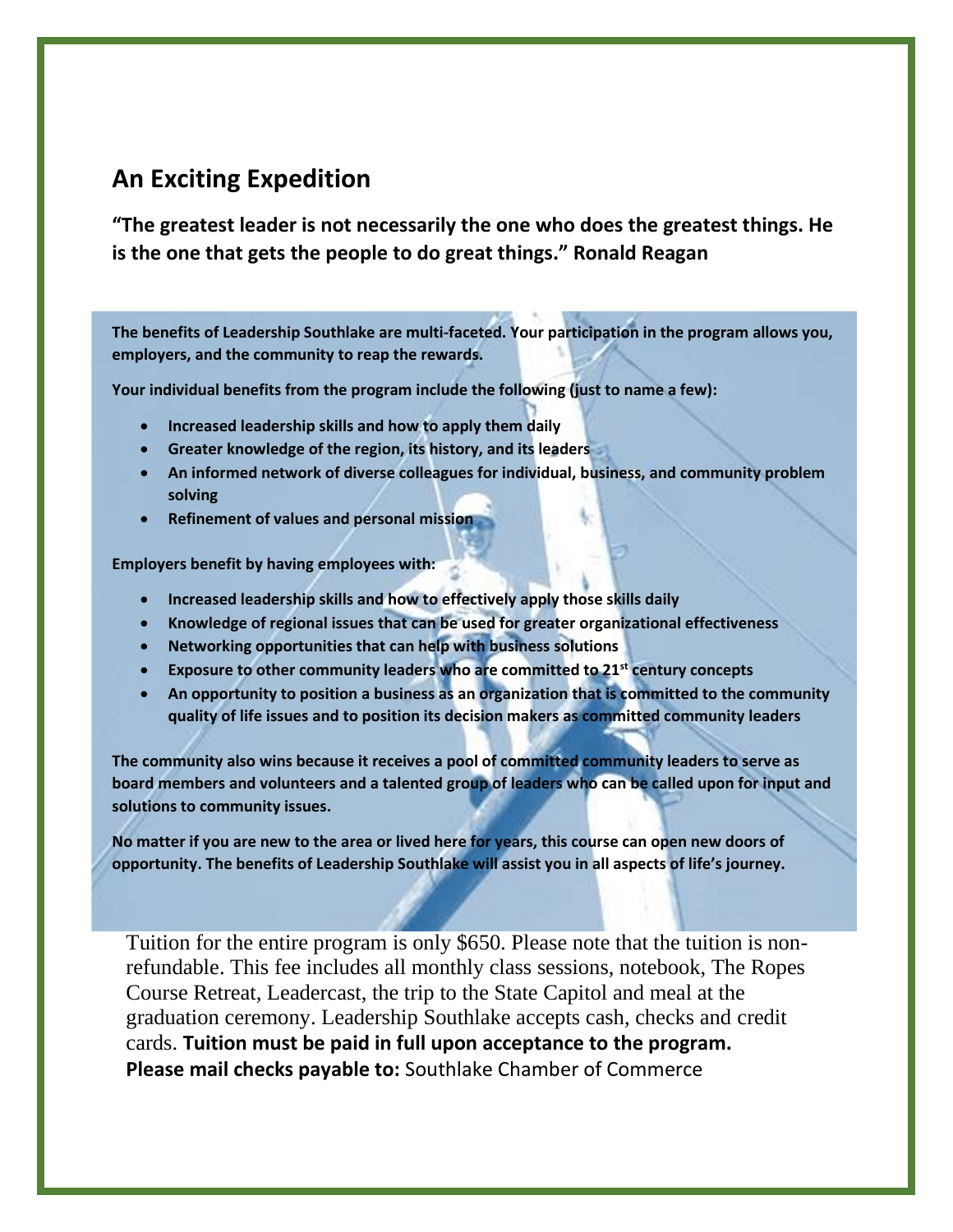## **Leadership Southlake Application**

| Home Phone: ____________________________Cell: _________________________________Work:                                                                                                                                                                                      |  |                 |               |       |  |
|---------------------------------------------------------------------------------------------------------------------------------------------------------------------------------------------------------------------------------------------------------------------------|--|-----------------|---------------|-------|--|
|                                                                                                                                                                                                                                                                           |  |                 |               |       |  |
| Date of Birth: ________________________________How long have you lived or worked in Southlake? ______________                                                                                                                                                             |  |                 |               |       |  |
|                                                                                                                                                                                                                                                                           |  |                 |               |       |  |
|                                                                                                                                                                                                                                                                           |  |                 |               |       |  |
|                                                                                                                                                                                                                                                                           |  |                 |               |       |  |
|                                                                                                                                                                                                                                                                           |  |                 |               |       |  |
|                                                                                                                                                                                                                                                                           |  |                 |               |       |  |
|                                                                                                                                                                                                                                                                           |  |                 |               |       |  |
|                                                                                                                                                                                                                                                                           |  |                 |               |       |  |
|                                                                                                                                                                                                                                                                           |  | Dates (from-to) | <b>Degree</b> | Major |  |
|                                                                                                                                                                                                                                                                           |  |                 |               |       |  |
|                                                                                                                                                                                                                                                                           |  |                 |               |       |  |
|                                                                                                                                                                                                                                                                           |  |                 |               |       |  |
|                                                                                                                                                                                                                                                                           |  |                 |               |       |  |
| Education: major college, graduate school, business/trade school, and /or specialized training<br>Name and location of school<br><b>Employment</b><br>Business/Professional Affiliations (if any-not including civic organizations, public office, political activities): |  |                 |               |       |  |